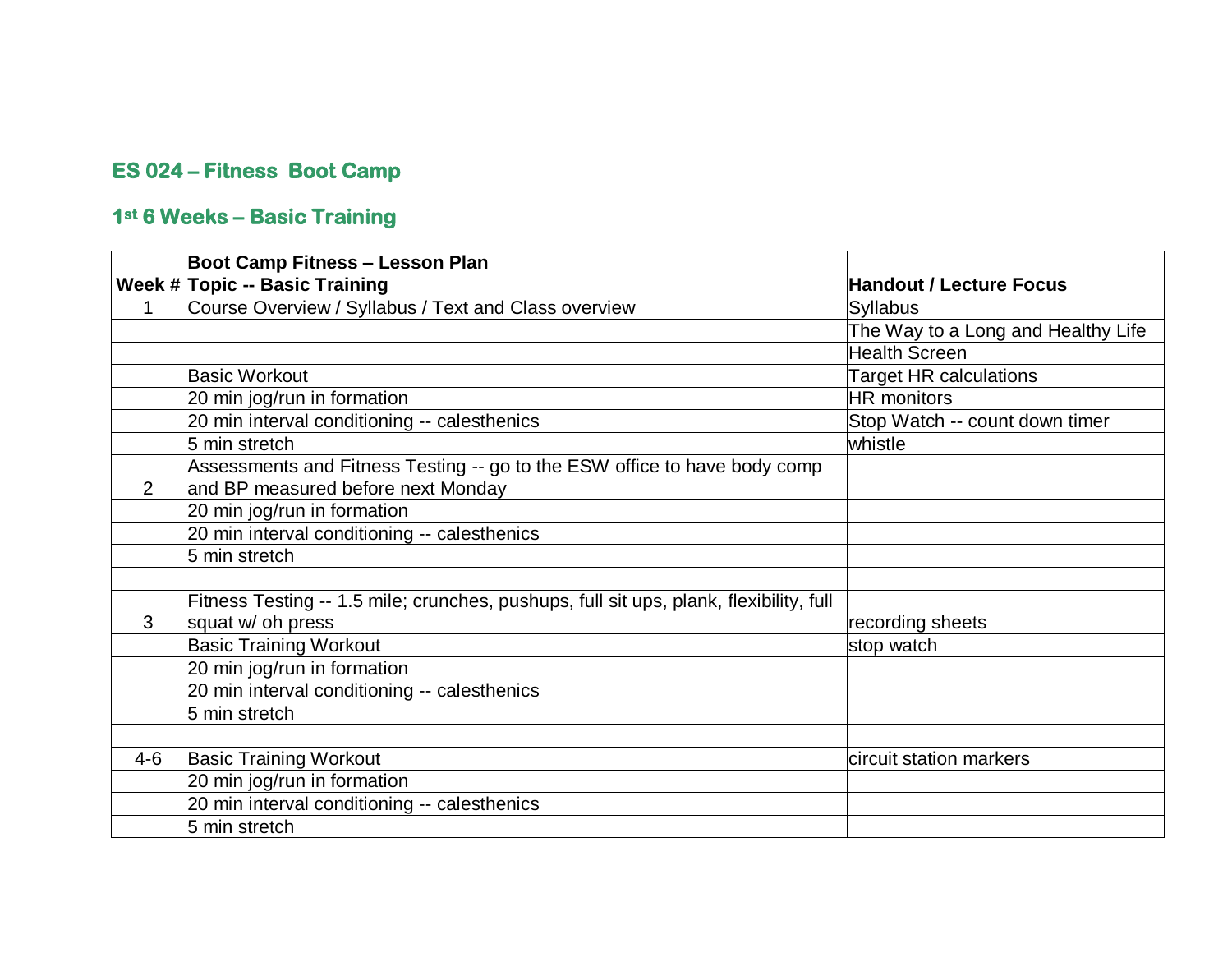## **2ND 6 Weeks -- Hand to Hand Combat**

|                 | <b>Hand to Hand Contact</b>            |                                          |
|-----------------|----------------------------------------|------------------------------------------|
| Week #          |                                        |                                          |
| $\overline{7}$  | 20 min formation run                   |                                          |
|                 | 20 min intervals -- kickbox techniques |                                          |
|                 | 10 min abs / stretch                   |                                          |
|                 |                                        |                                          |
| 8               | 20 min formation run                   |                                          |
|                 | 20 min intervals -- kickbox techniques |                                          |
|                 | 10 min abs / stretch                   |                                          |
|                 |                                        |                                          |
| 9               | 20 min formation run                   |                                          |
|                 | 20 min intervals -- kickbox techniques |                                          |
|                 | 10 min abs / stretch                   |                                          |
|                 |                                        |                                          |
| 10 <sup>°</sup> | <b>MIDTERM EXAM -- MONDAY</b>          | <b>Need #2 Pencil</b>                    |
|                 |                                        | <b>Grademaster 25420</b>                 |
|                 | 20 min formation run                   |                                          |
|                 | 20 min intervals -- kickbox techniques |                                          |
|                 | 10 min abs / stretch                   |                                          |
|                 |                                        |                                          |
| 11              | <b>SPRING BREAK</b>                    | Try to work out 3 times during the break |
|                 |                                        |                                          |